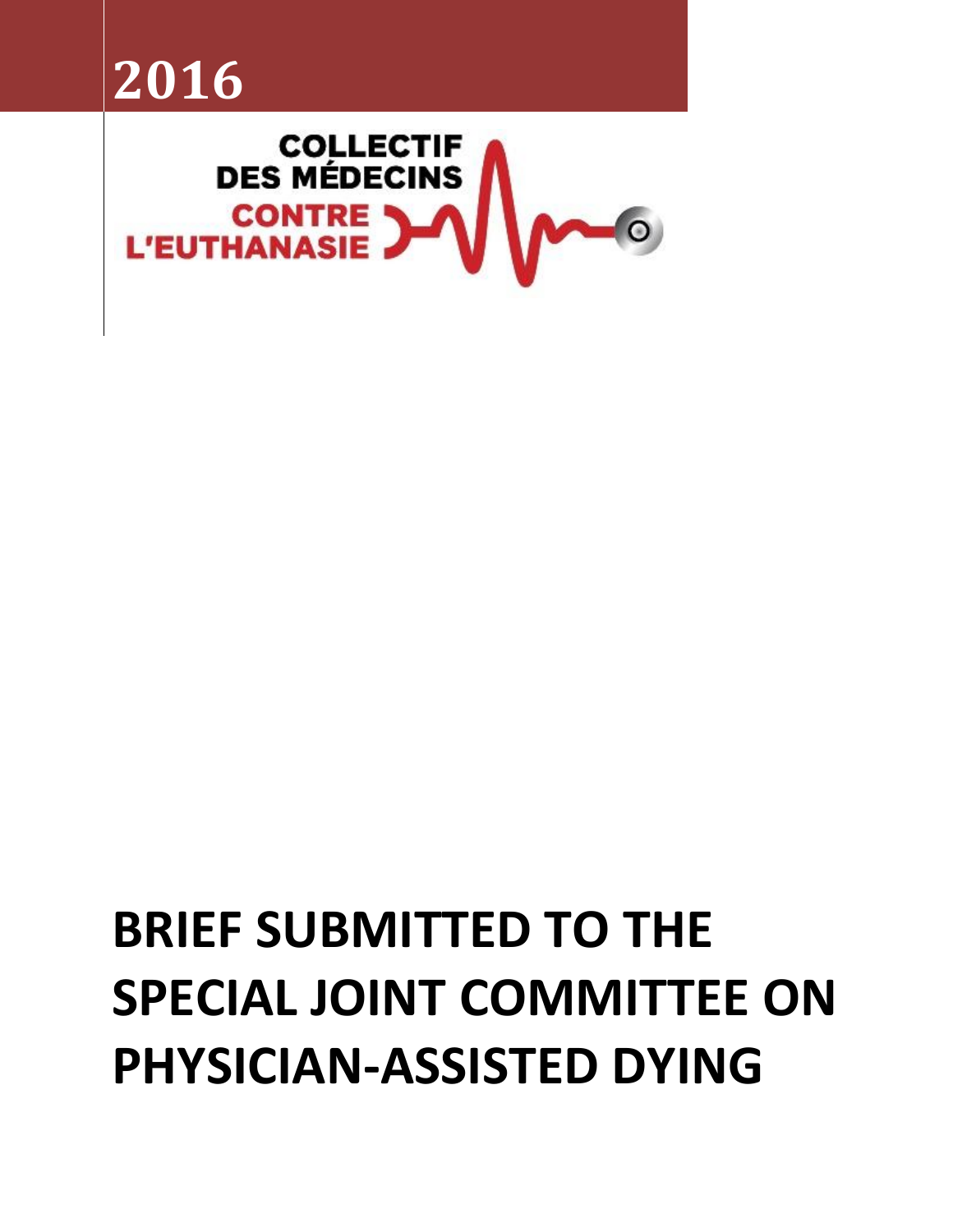## **Introduction:**

The **Collectif des médecins contre l'euthanasie/ Physicians'' Alliance against Euthanasia** was formed in Quebec in 2012 because of the grave concerns felt by many physicians as we saw our province moving toward legalization of euthanasia. The Alliance now has **750 physician members and 14,000 citizen supporters**. We testified before the parliamentary committee prior to the adoption of the Quebec law, and we were an intervener in the *Carter* case before the Supreme Court of Canada.

Our physician members, from all fields of practice, see any law allowing physicians to intentionally end the life of their patients or to help them to do so as contrary to the goals of medicine and the good of our patients, especially the most vulnerable and those who cannot speak for themselves.

#### **The current situation in Canada**

The Supreme Court of Canada, in the *Carter* decision, decided that assisted suicide must be permitted in Canada**.** The lifting of the millennial prohibition against certain acts intended to end the life of an innocent person **does not in any way make homicide or assisted suicide a medical act**, which it is plainly not, according to the worldwide professional consensus on this question.<sup>1</sup> The Court judgment in no **way obliges the medical profession or individual doctors to make death available to their patients**: indeed it says explicitly that it does not require doctors to participate in taking patients' lives. $2^2$ 

For this reason we note with great consternation several elements of the public debate in the last year. In particular we draw the Committee's attention to the **report of the** *Provincial-Territorial "Expert" Advisory Group,* which, far from being a neutral academic study of the situation, is a radical pro-death manifesto. Its authors, several of whom are well-known euthanasia activists, clearly have no other goal than the unfettered promotion of euthanasia and assisted suicide throughout Canada. They abandon all caution, make no attempt to prevent harm, and demolish all the safeguards that the Supreme Court of Canada included in the *Carter* decision, interpreting them with the undisguised intention of mandating death on demand for everyone.

**Quebec's** *Act respecting end-of-life care*, in effect since December 10, 2015, has been held up by many as a model to be followed by the Canadian government. It is no such thing. The eligibility criteria, which require that the person *suffer from* 

 $\overline{\phantom{a}}$ <sup>1</sup> <http://www.wma.net/en/30publications/10policies/e13b/>

<sup>&</sup>lt;sup>2</sup> Supreme Court of Canada, Carter v. Canada2015 SCC 5, at para. 131, "...nothing in the declaration of invalidity which we propose to issue would compel physicians to provide assistance in dying."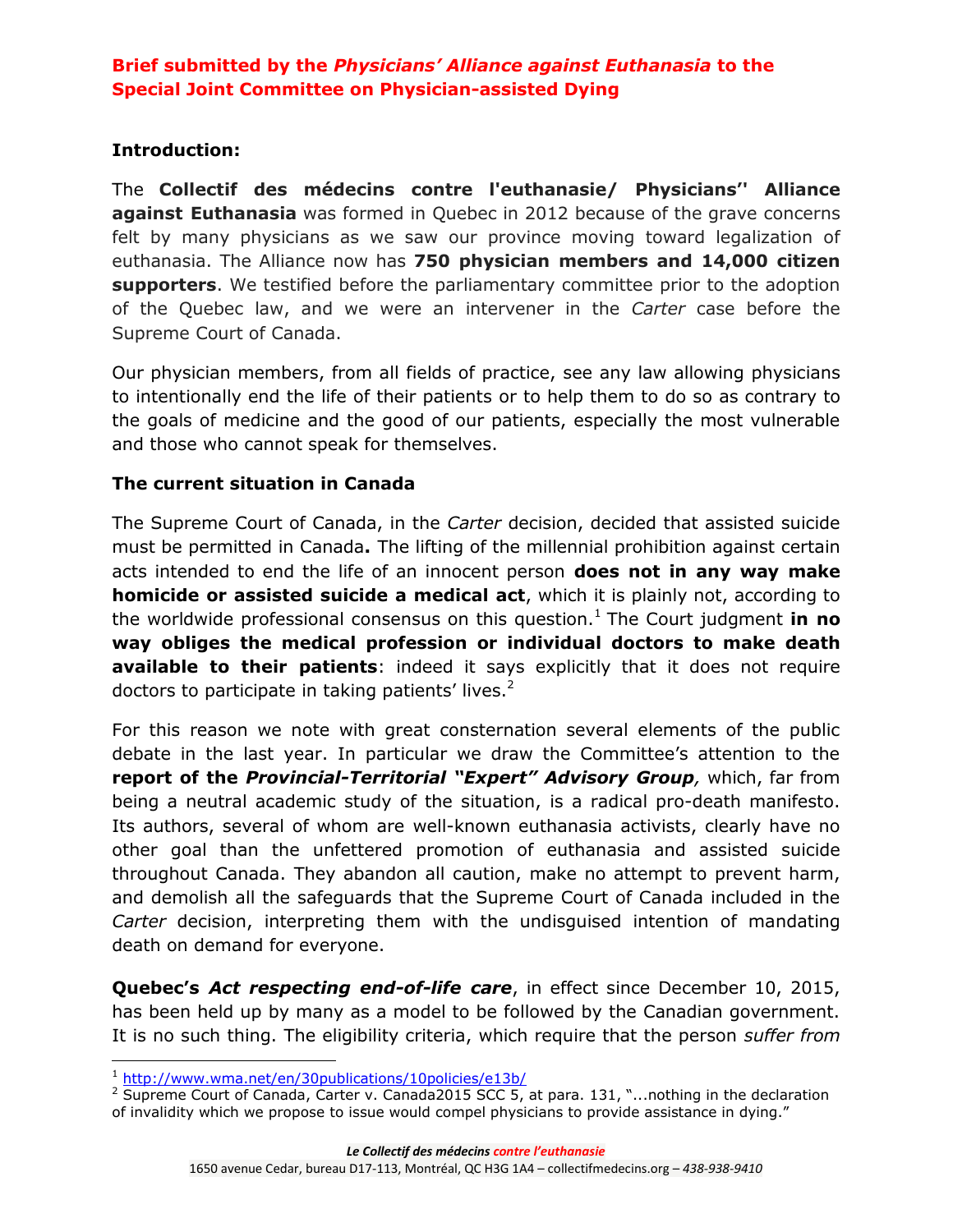*a serious and incurable illness; be in an advanced state of irreversible decline in capability; and experience constant and unbearable physical or psychological*  suffering which cannot be relieved in a manner the patient deems tolerable<sup>3</sup>, are wide open to subjective interpretation and could include huge numbers of Quebecers who suffer from chronic illness, including psychiatric illness, or illness that may become terminal but not in the short term. The requirement that the person be at the end of life is not defined and there is no consensus on what it means.

The *Practice Guide* issued by Quebec's *Collège des médecins* requires that doctors who euthanize patients falsify the death certificate by writing the underlying illness as the cause of death, rather than the act that killed the patient<sup>4</sup>. This is purported to protect patient confidentiality but in fact, above all, protects doctors from prosecution by families who may have reason to believe their relative was euthanized without having requested it or without having met the criteria established in the law.

The Quebec *Act* also requires all public health care institutions, without exception, to provide euthanasia to all patients who meet the established criteria<sup>5</sup>. It requires doctors who refuse to participate to refer patients to the executive director of the institution, who has the obligation of finding a physician willing to kill the patient<sup>6</sup>. Free-standing palliative care centres are exempted from this rule, but we have already witnessed the government's intimidation tactics and threats of funding cuts toward the vast majority of the centres which, to no one's surprise, announced that euthanasia is incompatible with their mission and that they would not carry it out within their walls.

We are afraid for our patients.

#### **Our clinical experience**

Consider the experience of Jean-Claude, a patient of Dr. Caroline Girouard, a Montreal oncologist. He is a retired construction worker who has almost never seen a doctor. His wife finally convinces him to go to the emergency because his back pain is keeping him awake at night and he's short of breath on the stairs. He receives the news that he has lung cancer that has spread to his bones. With recent

 $\overline{a}$ 

<sup>&</sup>lt;sup>3</sup> An Act respecting end-of-life care, article 26, paras 4 to 6 (the "Act").

<sup>&</sup>lt;sup>4</sup> "The physician must enter the disease or morbid condition that warranted medical aid in dying and led to death as the immediate cause of death... The term medical aid in dying should not appear on the certificate of death." Collège des médecins to Québec, *Medical Aid in Dying Practice Guidelines*, November 2015 update.

<sup>&</sup>lt;sup>5</sup> Article 7.

 $^6$  Article 31.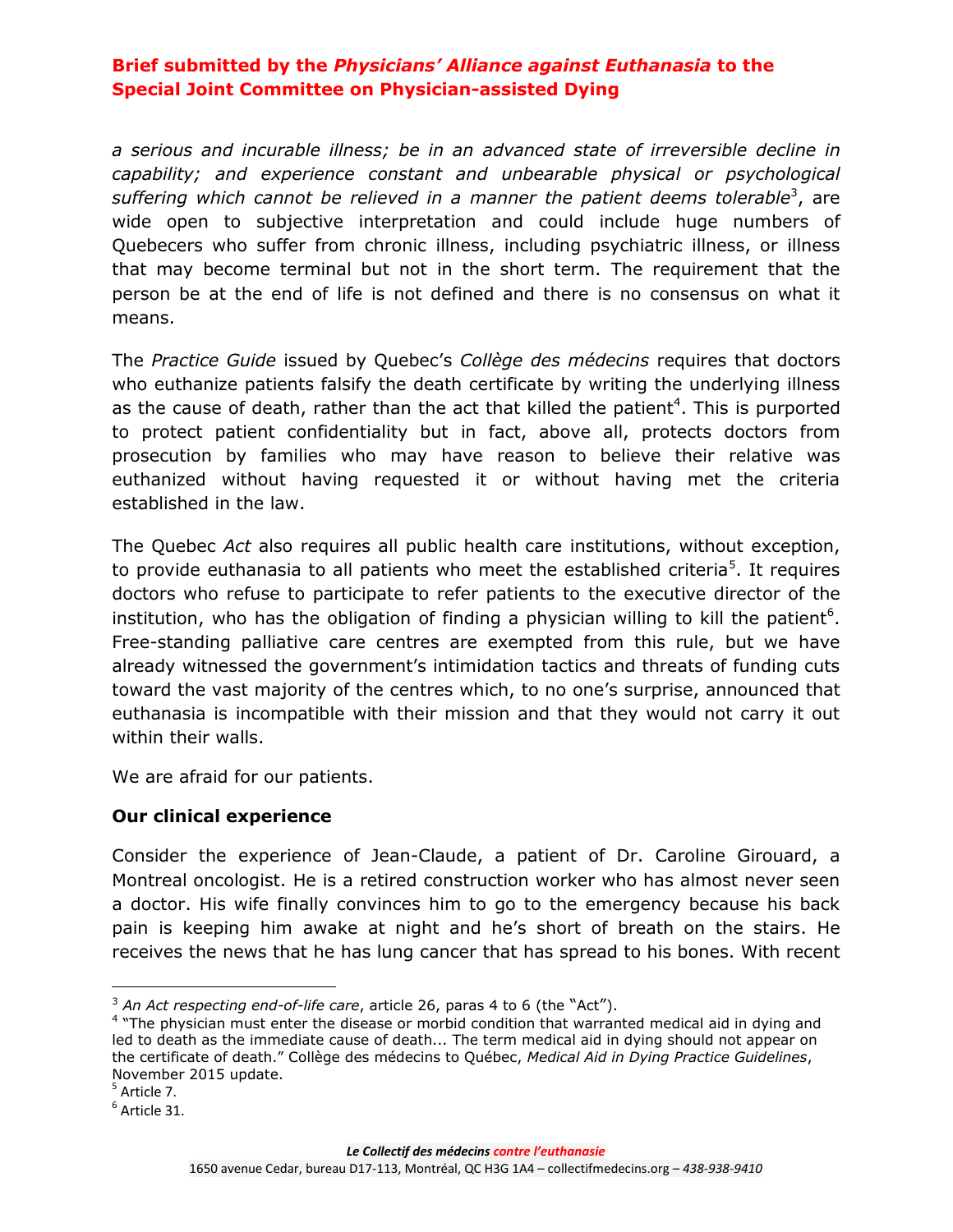advances in medicine there are treatments that can give him several good years, but he's in shock and is not able to hear that. He's seen people with cancer, losing all their strength, vomiting, wasting away. "I'd rather die than go through that", he says. Until now it's been against the law to kill patients, so people like Jean-Claude had a chance to try life instead of choosing death. He meets the criteria for "medical aid in dying" under the Quebec Act: he can be legally killed before he adjusts to the news and is able to listen to what his real choices are.

Consider Marguerite, a patient of Dr. Catherine Ferrier in geriatrics. She is a retired schoolteacher with no children, and has no relatives in the city where she lives. Her mind is still sharp but she has painful arthritis and poor vision; her niece hires help for the tasks she finds difficult, so that she can remain in her home. Suddenly, a nephew appears whom she hasn't seen in 30 years. He visits daily, takes her out, and is generally charming. Before we know it she has given him a power of attorney to manage her affairs. "He's the only one who really cares about me", she says. Until one day he disappears and she discovers that her savings have disappeared along with him. She can no longer afford to pay for help and must move to a public nursing home.

This is elder abuse, and it's rampant in Canada. Isolated elderly people, even those whose minds are intact, are a prime target for such predators. After *Carter*, Marguerite's nephew will be able to go one step further to avoid being discovered: convince her, firstly, to change her will to leave everything to him, and secondly, that she is suffering unbearably from her pain and loss of autonomy and would rather be dead. This scenario is very likely and is in no way exaggerated<sup>7</sup>. "Physician-assisted dying" will become the ultimate elder abuse.

#### **Our concerns**

 $\overline{\phantom{a}}$ 

Those who promote "physician-assisted dying" presume that everyone is in a position to make a free and rational decision to die. A presumption which would require a world where there are no constraints, no pressures, no fears, no anxiety, no depression, where everyone is honest and altruistic at all times, where communication is faultless and fully understood by everyone, where health care resources are abundant and immediately accessible for all, where those who are sick and aging are constantly surrounded by loving and caring families, where people with disabilities have perfect access to employment, housing and social resources...

<sup>&</sup>lt;sup>7</sup> <http://www.aines.gc.ca/eng/pie/eaa/signs/brochure.shtml#lc3>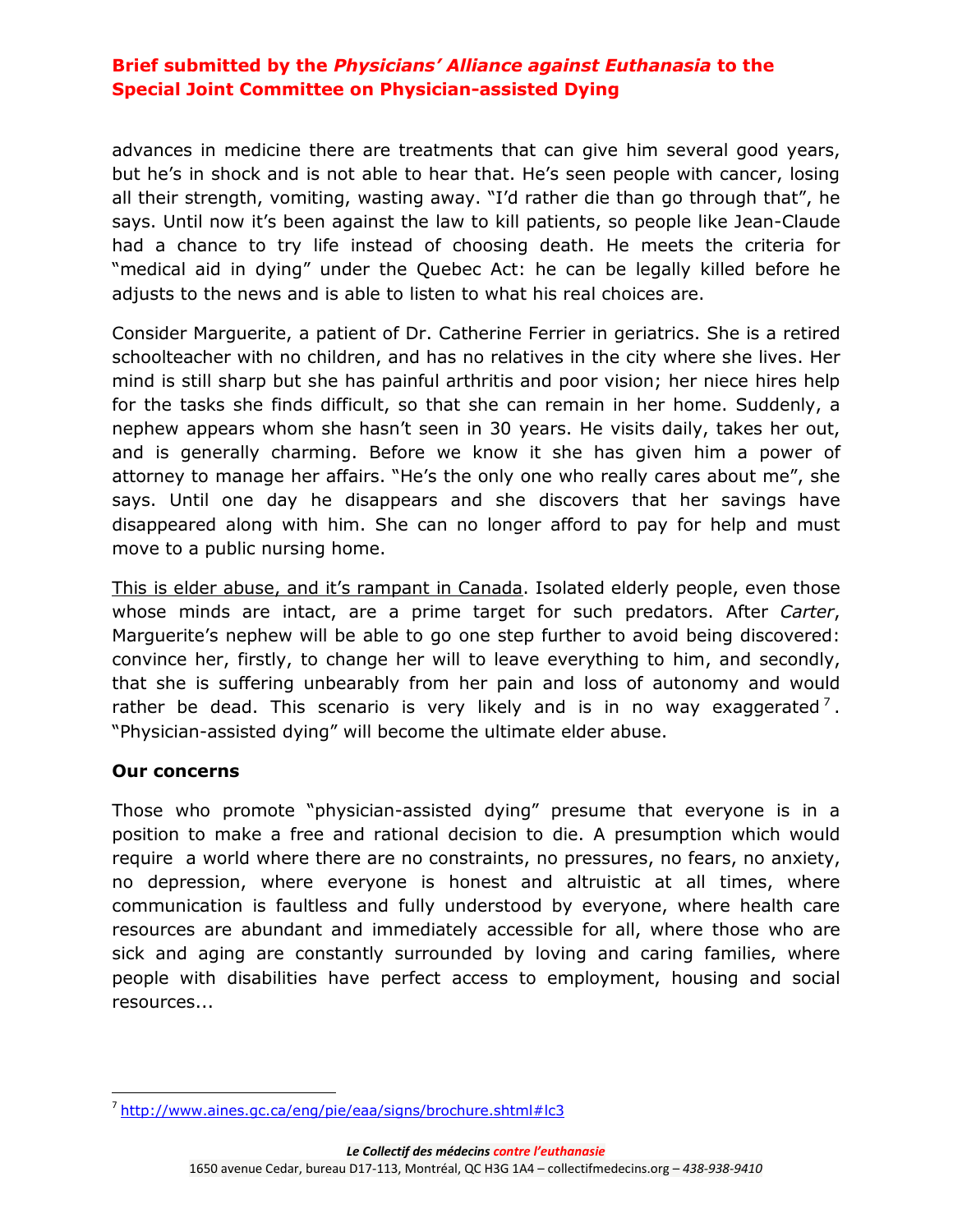**We do not live in that world.** To legalize euthanasia or assisted suicide is to condemn Canadians to choose death because they lack choices or support that would allow them to live.

Ample evidence from jurisdictions that have taken the path of legal euthanasia or assisted suicide documents large numbers of euthanasia deaths without consent<sup>8</sup> and a progressive broadening of the criteria considered acceptable<sup>9</sup>, due to a blunting of the collective conscience to the barbarity of the acts being perpetrated.

Euthanasia proponents say that we must make imperfect choices in an imperfect world, and they are right, with regard to other decisions. But there are reasons why we have never taken into our hands to kill people because they are sick. A choice to be killed is of another order, even compared to choices to refuse medical treatment. Canada eliminated the death penalty in 1976, in part because of the risk of error. **Errors will be made, and innocent people, who did not seek death, will die because of the** *Carter* **decision.**

That is why we believe that the only way to ensure the protection of all Canadians from the effects of *Carter* is to keep euthanasia and assisted suicide a criminal offence. No safeguards can eliminate harm. The risk of unjust, deliberately inflicted death is exceedingly grave, and on a completely different plane compared to the lack of a choice for death, when choices for life can always be offered.

The SCC decision in *Carter* refers repeatedly to the fact that legalizing assisted suicide would entail risks to vulnerable persons, and to the judges' opinion that these risks can be reduced by use of strict safeguards  $10$ . In requiring the government of Canada to amend the law, **the Court is mandating that strict safeguards be written into the law in order to reduce risk**. While not sharing the Court's trust in safeguards, we do share its desire to see vulnerable Canadians protected.

 $\overline{\phantom{a}}$ 

 $^8$  Chambaere K et al, Physician-assisted deaths under the euthanasia law in Belgium: a population-based survey. CMAJ 182 (9), June 15, 2010. Subsequent discussion between the authors and their critics in the literature did not refute the fact that one-third of the patients in the study died from "physician-assisted death without explicit consent".

<sup>&</sup>lt;sup>9</sup> See among many references: Lerner BH and Caplan AL, Euthanasia in Belgium and the Netherlands: On a Slippery Slope? JAMA Internal Medicine 175:10, October 2015.

 $10$  Notably, at paras. 103, 105, 115 and 117 to 119.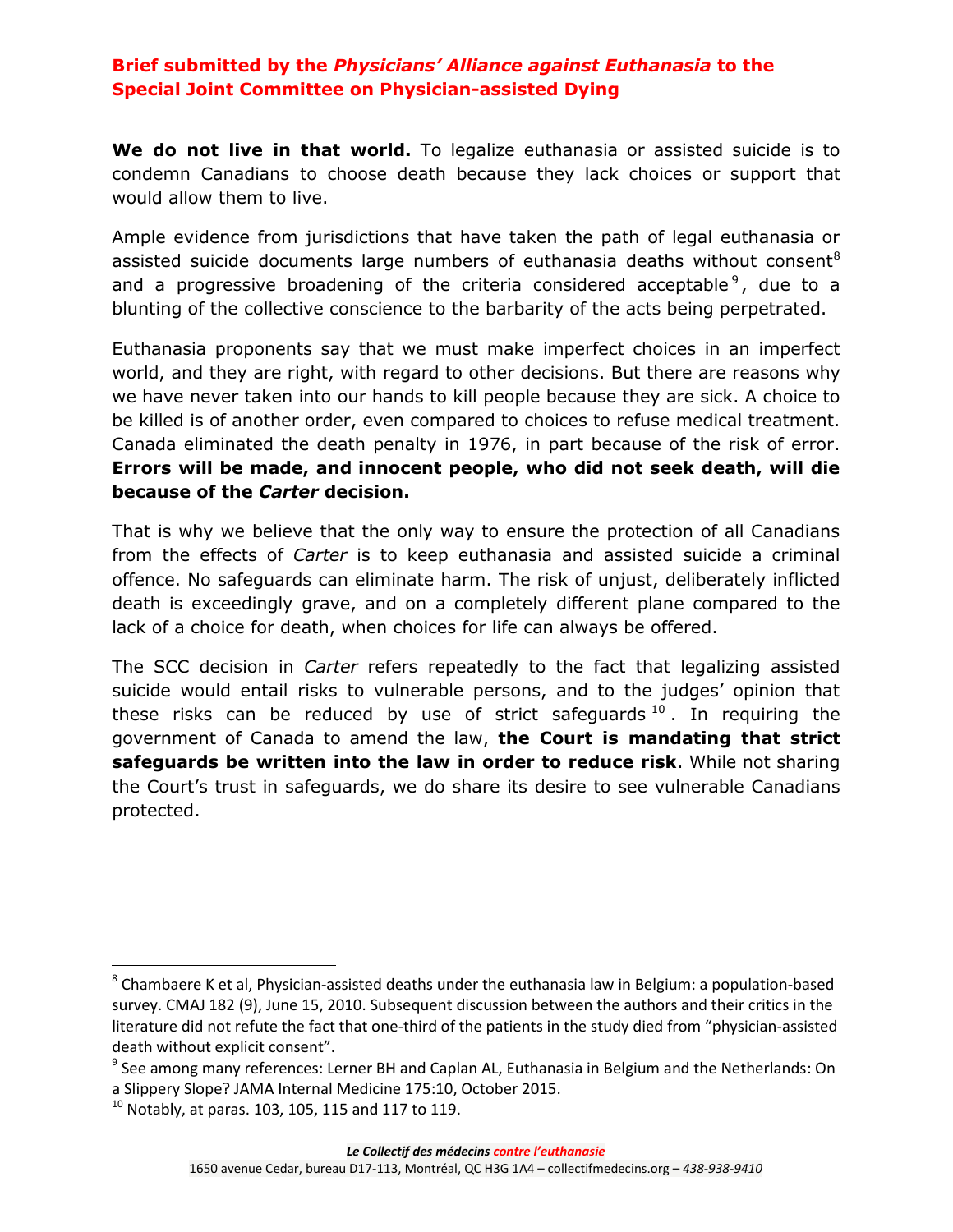# **Our proposal**

The minimum safeguards we consider necessary, if the government chooses to decriminalize euthanasia or assisted suicide, are as follows:

- 1. Include in the preamble to the law explicit recognition that assisted suicide and euthanasia are **neither medical acts nor medical care**; that they are **exceptions to the criminal law for very extreme cases**. As such:
	- a. They do not fall under provincial jurisdiction over health care;
	- b. They require **judicial authorization before the fact** for each case<sup>11</sup> and adequate and transparent reporting procedures;
	- c. A person who assists in suicide or who performs euthanasia without respecting the criteria and conditions established in the law is liable to criminal prosecution.
- 2. **They should never be seen as a "good"** to be promoted and made available to everyone, including those Canadians who are deprived of adequate health care, as is recommended by the *Provincial-Territorial Committee*. <sup>12</sup> Populations with known high suicide rates should be especially protected.
- 3. **Counselling suicide remains a crime.** Section 241 (a) of the Criminal Code is not mentioned in the SCC judgment. Thus, a sick person must request "physician-assisted dying" him/herself. No health professional or other person may suggest it.
- 4. **No doctor or other health professional should ever be required to participate in "physician-assisted dying",** even by referring a patient to another professional or an administrative body who will facilitate it. There should be no discrimination against health professionals or trainees in the health professions who are unwilling to collaborate in this act. No jurisdiction in the world requires such collaboration.

 $\overline{a}$  $11$  This solution was foreseen in the dissenting opinion of L'Heureux-Dubé J. and McLachlin J. (as she then was) in the SCC Rodriguez decision of 1993: *The safeguards in the existing provisions of the Criminal Code largely meet the concerns about consent. The Code provisions, supplemented, by way of remedy, by a stipulation requiring a court order to permit the assistance of suicide in a particular case only when the judge is satisfied that the consent is freely given, will ensure that only those who truly desire to bring their lives to an end obtain assistance.* 

<sup>&</sup>lt;sup>12</sup> See Provincial-Territorial Expert Advisory Group on Physician-Assisted Dying, Final Report November 30, 2015, recommendation 23 and others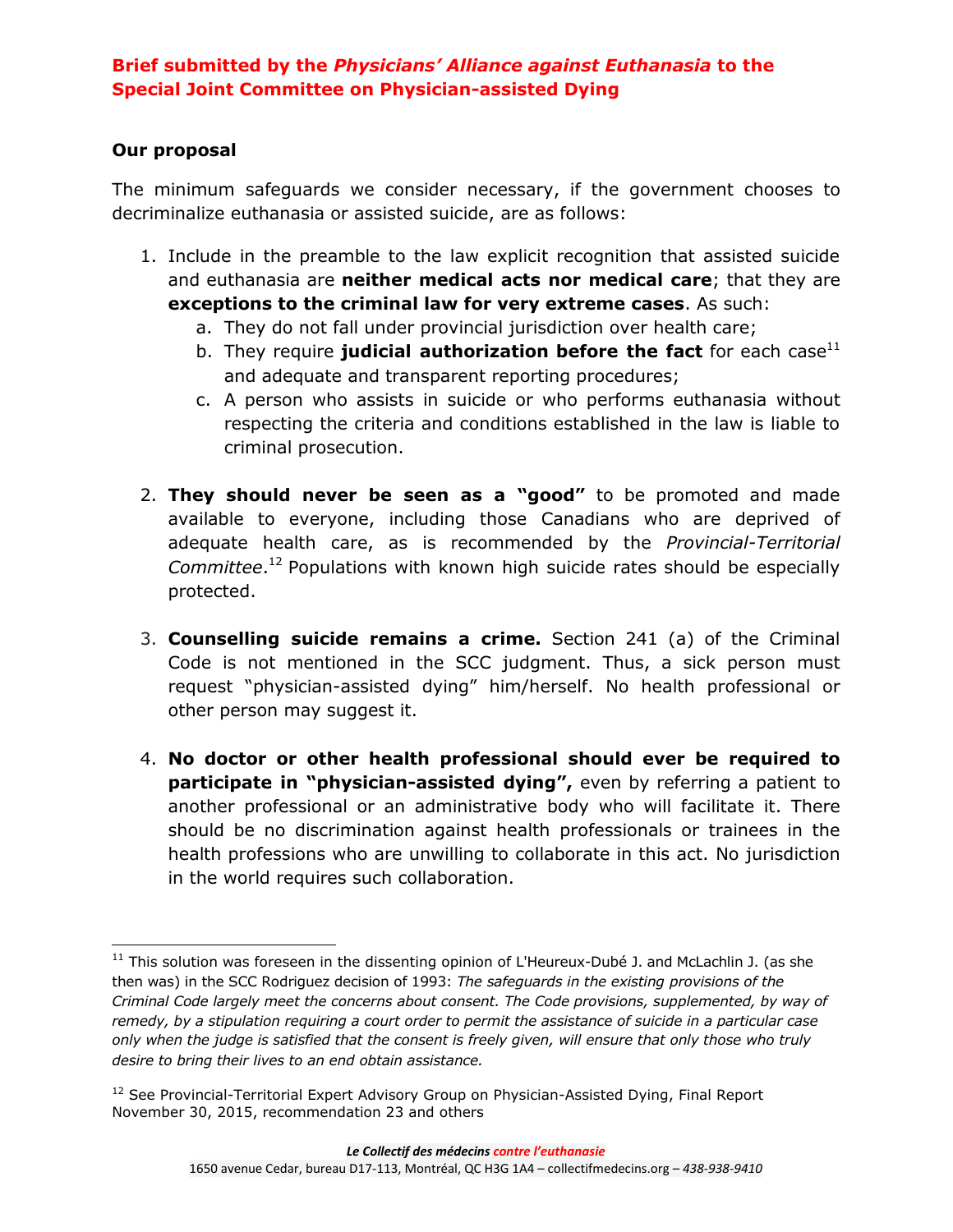- 5. Similarly, **all health care institutions should be free to prohibit the practice of euthanasia within their walls**, in order to create a safe space for patients who are afraid of being euthanized without having requested it.
- 6. **The** *Carter* **decision explicitly refers to adults.** The term "adult" is understood by everyone and is defined in law by each province or territory; it did not need to be re-defined by the Court. With good reason *Carter* does not admit "physician-assisted dying" for children.
- 7. Parliament should **define the term "grievous and irremediable medical condition" to mean a terminal illness with a very short life expectancy** (a few weeks); the diagnosis and prognosis should be confirmed in writing by two doctors who have specific expertise related to the patient's condition.
- 8. **The Criminal Code should explicitly prohibit "physician-assisted dying" for**:
	- a. People living with **disabilities**;
	- b. People who have a medical condition as a result of an **accident**;
	- c. People with **psychiatric illness** or other **psychological or existential suffering**;
	- d. People **incapable of decision-making**, even if they indicated their choice by advance directive while capable. Blind adherence to written advance directives is not a sign of good clinical judgment where there is any possibility the person could have changed her mind.
- 9. **Require the highest standard of medical, psychiatric and palliative care related to the patient's condition**, with optimal symptom control and suicide prevention strategies, before the assisted suicide can be authorized. Without this, there is no true free and informed consent to death, as the patient either does not know, or has no access to, the alternatives.
- 10.Assisted suicide or euthanasia **should never be authorized for a person who is in a geographic region or a health care institution where the care outlined in the previous point is not available to all patients**. Require creation of a real and effective national palliative care strategy, in collaboration with the provincial governments, within a specified length of time after adoption of this law.
- 11. Require in-depth interdisciplinary consultation and counselling with the patient, the family and the health care team, in order to **ensure, to the**